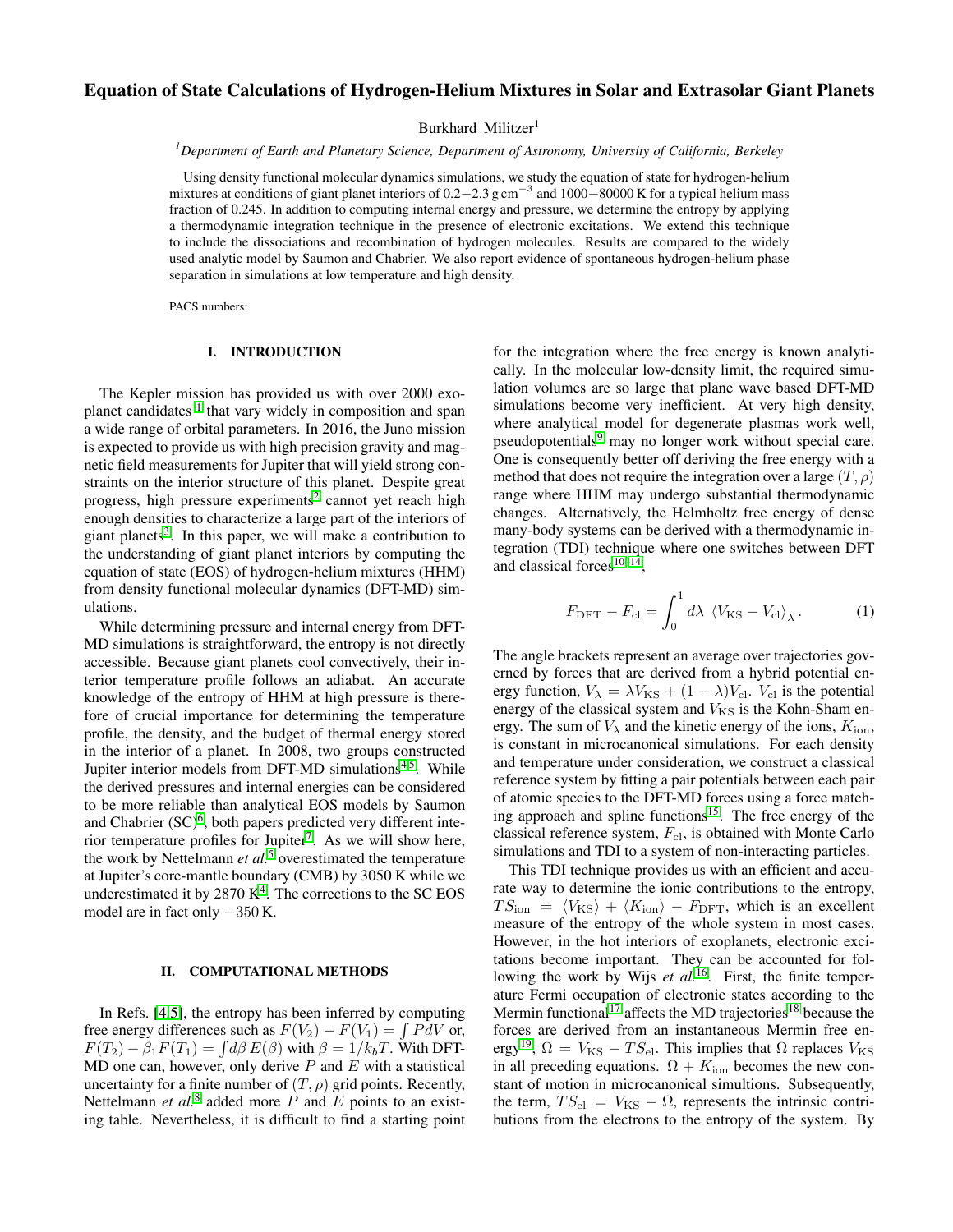adding the ionic and electronic terms, one obtains the following expression for the total entropy of a system with electronic excitations,

$$
T(S_{\text{ion}} + S_{\text{el}}) = \langle V_{\text{KS}} \rangle + \langle K_{\text{ion}} \rangle - \int_0^1 d\lambda \ \langle \Omega - V_{\text{cl}} \rangle_{\lambda} - F_{\text{cl}}.
$$
\n(2)

 $\langle V_{\rm KS} \rangle$  includes contributions from partially occupied excited states. We tested this method by computing the Gibbs free energies at  $T_1 = 10000$  K and  $T_2 = 80000$  K where substantial electronic excitations are present. We found agreement within the error bars when we compared the results with the values obtained from  $\beta_2 F(T_2) - \beta_1 F(T_1) = \int d\beta E(\beta)$ .

For molecular hydrogen, we need to construct a different classical reference system because matched pair forces alone lead to the formation of unphysical clusters of atoms. We thus introduced a force model that distinguishes between an intramolecular and an intermolecular pair potential between hydrogen atoms,  $V_{\text{mol}}$  and  $V_{\text{inter}}$ . After pairing up the closest hydrogen atoms for series of configurations, we fitted both potentials with a force-matching method.

Since hydrogen exchange reactions occur in dense molecular hydrogen already at 3000 K, we also accounted for dissociation and recombination events in our force model by dynamically determining whether two hydrogen atoms primarily interact via the  $V_{\text{mol}}$  or the  $V_{\text{inter}}$  potential. The total potential energy of our revised force model reads,

$$
V = \sum_{i,j,i>j} g_{ij} V_{\text{mol}}(r_{ij}) + (1 - g_{ij}) V_{\text{inter}}(r_{ij}) , \quad (3)
$$

$$
g_{ij} = p_{ij} f(s_i + s_j, s^*, \beta) , s_i = \sum_{j, j \neq i} p_{ij} ,
$$
 (4)

$$
p_{ij} = f(r_{ij}, r^*, \alpha) , r_{ij} = r_i - r_j
$$
 (5)

The function,  $f(x, x^*, \eta) = \{1 - \tanh[\eta(x - x^*)]\}/2$ , smoothly switches between 0 and 1 and serves two purposes. First, setting the parameters,  $r^* = 1.2 \text{ Å}$  and  $\alpha = 4 \text{ Å}^{-1}$ , determines the distance range for a bond to be considered molecular. Secondly, specifying  $s^* = 2$  and  $\beta = 1$  prevents the formation of unphysical hydrogen clusters in particular  $H_3$ . If the coordination number of an atom,  $s_i$ , exceeds 1, the molecular character of all of its bonds is reduced, which introduces a significant energy penalty that represents Pauli exclusion effects during collisions between molecules.

This construction allows for dissociation and hydrogen exchange reactions to occur while the over-coordination penalty guarantees that no hydrogen atom is bonded to more than one other atom at a time. With this force field, we obtained a stable and accurate thermodynamic integration procedure for pure molecular hydrogen and mixtures with helium. This method also works well at high temperature where no molecules are stable but some short-lived bonds exist. The DFT free energies that we obtained for  $r_s = 1.86$  and 10 000 K with the TDI method using this dynamic dissociation model agreed within error bars with our TDI results based on the original classical reference system with the pair forces only.

As a final step, we need to discuss how we add the quantum effects in the motion of nuclei to our DFT-MD results that

| $N_H$ | $k$ points                                | $S(k_b/\text{el.})$ | $\Delta T(K)$ |
|-------|-------------------------------------------|---------------------|---------------|
| 128   | Г                                         | 7.550(17)           | 393(9)        |
| 128   | $(\frac{1}{4}, \frac{1}{4}, \frac{1}{4})$ | 7.508(20)           | 170(10)       |
| 128   | $2 \times 2 \times 2$                     | 7.512(24)           | 194(13)       |
| 256   | $(\frac{1}{4}, \frac{1}{4}, \frac{1}{4})$ | 7.494(17)           | 98(9)         |
| 256†  | $(\frac{1}{4}, \frac{1}{4}, \frac{1}{4})$ | 7.492(20)           | 88(11)        |
| 256‡  | $(\frac{1}{4}, \frac{1}{4}, \frac{1}{4})$ | 7.483(20)           | 42(11)        |
| 256   | $2 \times 2 \times 2$                     | 7.493(28)           | 92(15)        |
| 512   | $(\frac{1}{4}, \frac{1}{4}, \frac{1}{4})$ | 7.498(21)           | 120(11)       |

<span id="page-1-0"></span>TABLE I: Pressure and entropy of pure hydrogen at 10 000 K and  $r<sub>s</sub>=1.1$  derived from simulations with different numbers of particles,  $N_H$ , and k-point grids. All simulations used GGA except for  $\ddagger$  that used LDA. No electronic excitations were included except for †.

treat all nuclei classically. After evaluating a number of different approaches, we decided to derive the quantum correction due to molecular vibrations from the intramolecular pair potentials,  $V_{\text{mol}}$ , that we have already derived. We derive the difference between the quantum and the classical entropy by solving a 1D problem through exact diagonalization. Since the  $V_{\text{mol}}$  potentials are derived from the DFT-MD forces for a given density and temperature, our approach captures some of the interaction effects among hydrogen molecules and with helium atoms. It becomes exact in the low density limit.

All simulations were performed with the VASP code<sup>[20](#page-4-14)</sup> with pseudopotentials of the projector-augmented wave type<sup>[9](#page-4-6)</sup>, a cutoff for the expansion of the plane wave basis set for the wavefunctions of at least 1000 eV, and the PBE exchange-correlation functional<sup>[21](#page-4-15)</sup>.

## III. RESULTS AND DISCUSSION

We begin the discussion of our results with an analysis of finite size errors in simulations of pure hydrogen at  $r_s=1.1$ and 10 000 K in order to determine the temperature deep in Jupiter's interior with high accuracy. Table [I](#page-1-0) compares the entropy derived from simulations with 128, 256, and 512 hydrogen atoms and various k-points sets. The deviation from the SC prediction of  $S_{SC} = 7.475 k_b/e$ l. is then converted to a temperature correction of the SC adibat using  $\Delta T = \frac{\partial T}{\partial S}\big|_V (\dot{S}_{\text{DFT}} - S_{\text{SC}})$ . The correction is surprisingly small compared to  $4.5$  $4.5$ . One finds that 128 atoms are insufficiently small while results from simulations with 256 and 512 atoms agree within our  $1\sigma$  error bars. The effects of a  $2\times2\times2$ sampling of the Brillouin zone can already by captured by us-ing Baldereschi<sup>[5](#page-4-2)</sup> zone-average point,  $k = (\frac{1}{4}, \frac{1}{4}, \frac{1}{4})$ . The differences between the local density approximation (LDA) and PBE are too small to matter for giant planet interior models. Electronic excitations do not matter for Jupiter's interior, con-firming<sup>[4](#page-4-1)</sup>, but are important for hotter exoplanets.

Figure [1](#page-2-0) compares the computed entropies up to 5000 K as a function of the Wigner-Seitz radius,  $r_s$ , defined as  $\frac{4}{3}\pi r_s^3$  =  $V/N_e$  and reported in Bohr radii. For 5000 K, we find good agreement with the SC model at the highest density where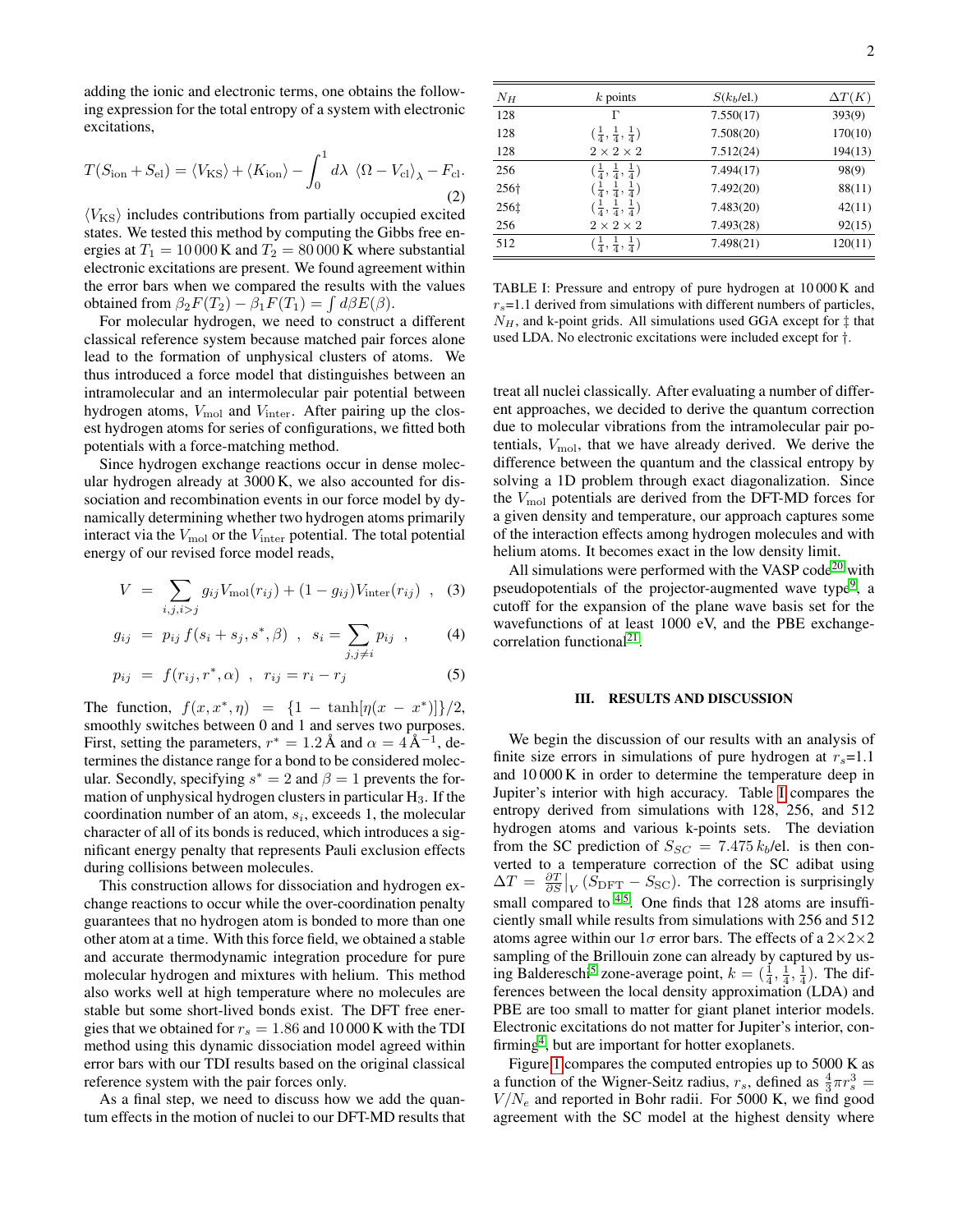

<span id="page-2-0"></span>FIG. 1: Entropy of HHM derived from DFT-MD with and without nuclear quantum corrections are compared with the SC model with the plasma phase transition (PPT) and the interpolated version.

the system is dense and degenerate and also at the low density where still carries a molecular signature but the hydrogen molecules frequenctly dissociate and recombine due to the high temperature. At intermediate densities we find deviations up to 0.4  $k_b$  per electron at 5000 K between SC and DFT-MD.

Simulations at lower temperature between 1000 and 3000 K, where the hydrogen molecules have significantly longer lifetimes, show very similar behavior for the entropy as function of density but the DFT-MD and SC curves appear to be offset. Quantum corrections are important in the molecular regime. They reduce the deviation between DFT-MD simulations and the SC model but small deviations remain. Interactions between molecules are reduced but not yet negligible at these densities but they were overestimated in<sup>[5](#page-4-2)</sup> as Fig. [3](#page-2-1) shows. We consider the developement of an improved analytical EOS model that better matches the DFT-MD simulation results a worthwhile future project but it goes beyond the scope of this article.

We did not extend our entropy calculations in Fig. [1](#page-2-0) at 1000–3000 K to higher densities because simulations exhibited signs of spontaneous phase separation. The immiscibility of hydrogen and helium leads to helium rain in Saturn and Jupiter $^{22}$  $^{22}$  $^{22}$ . This process was studied with accurate TDI calculations that included the non-ideal entropy of mixing by Morales *et al.*[11](#page-4-17) .

The snapshot from our simulations in Fig. [2](#page-2-2) shows that this process can be observed directly in simulations of 220 H-18 He mixtures when they are performed for conditions that are sufficiently deep in the region of immiscibilty. The system then spontaneously separates into a helium-rich and hydrogen-rich phase. We found that the best signature to identify this process is to look for a rise in the helium-helium pair correlation function at  $r = 1.5 \text{ Å}$  and for a drop below 1 at large  $r$  as shown in Fig. [2.](#page-2-2) If the density is increased from  $r_s = 1.6$  to 1.4 at 3000 K, the peak in the hydrogen pair correlation function disappears and then the system assumes a metallic state<sup>[23](#page-4-18)</sup>. The helium atoms then show a strong enough preference to form their own phase so that this process can be observed in simulations with only 18 helium atoms. We



<span id="page-2-2"></span>FIG. 2: Pair correlation functions at 3000 K for  $r_s = 1.4$  and 1.6. The inset shows H and He atoms respectively as light and dark spheres in a snapshot from a MD simulation at  $r_s$ =1.4 where the system exhibits spontaneous H-He phase separation. This is supported by the drop in the He-He correlation function at large  $r$  (black arrows).

observed this process in the simulations with the Baldereschi point and with a  $2 \times 2 \times 2$  k-point grid. Upon decompression the system transforms back to a more mixed state. Our observations confirm the findings of Lorenzen *et al.*[24](#page-4-19) who reported the spontaneous phase separation of HHM in MD simulations with much higher helium fraction at a higher density. Both sets of simulation results confirm the predictions in Ref. [\[11\]](#page-4-17) but the exact  $(P, T)$  conditions are still better determined with the TDI method.



<span id="page-2-1"></span>FIG. 3: Adiabat for Jupiter's interior temperature-pressure profile.

In Fig. [3,](#page-2-1) we compare Jupiter's current adiabat for  $S =$ 7.0782  $k_b$ /el.<sup>[25](#page-4-20)</sup> derived from our DFT-MD simulations with the interpolated version of the SC model. We find excellent agreement in the high-pressure limit and very reasonable agreement at the lowest pressures. A small devation remains around 10 GPa that is reminiscent of the entropy deviations in the molecular phase that we described in Fig. [1.](#page-2-0) The largest deviations occur near the molecular-to-metallic transition around 100 GPa where the SC model predicts temperatures for the adibat that are 13% higher at fixed pressure than we derived from our DFT-MD simulations. This deviation is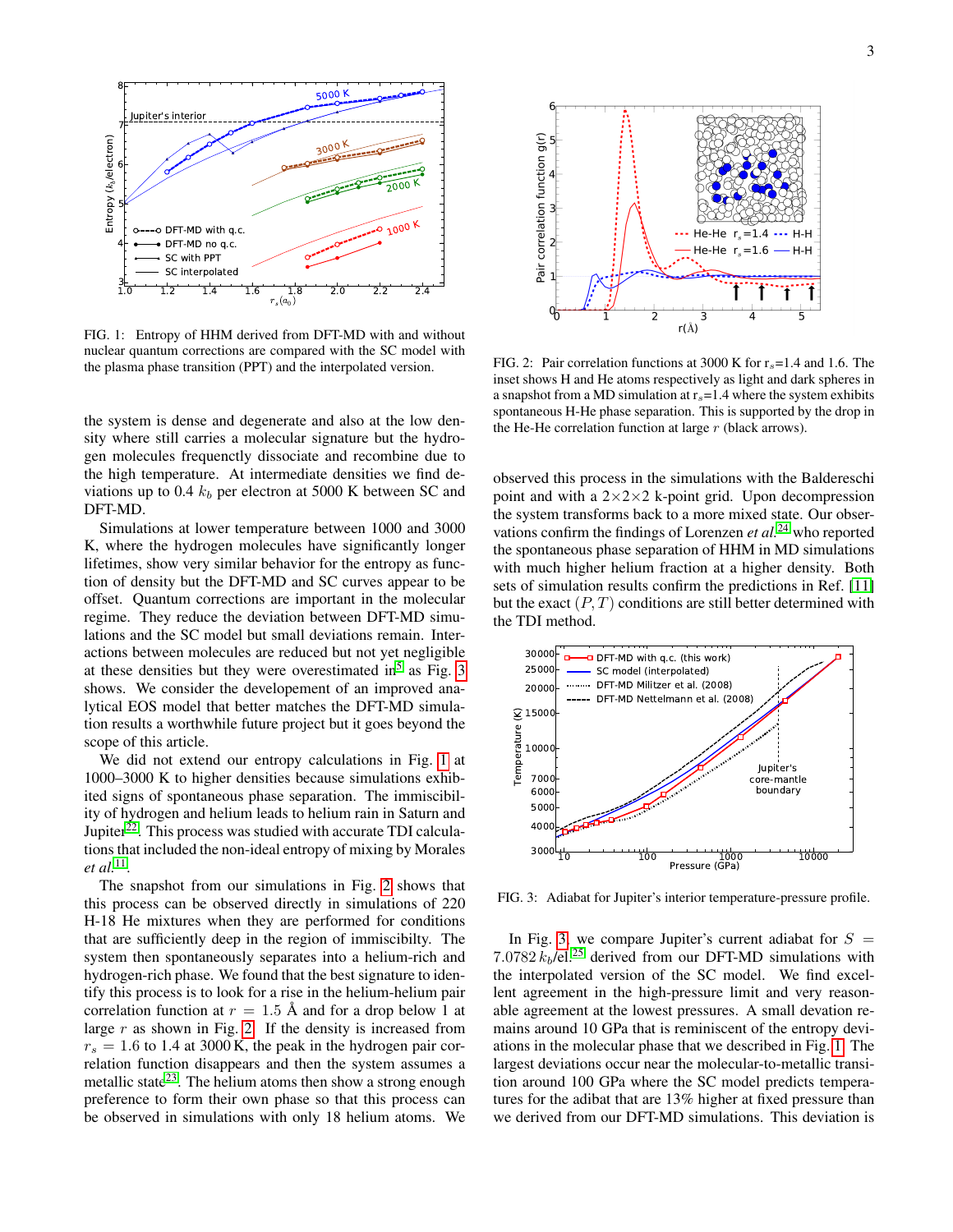in fact rather small and relies on the partial cancellation of errors. If one instead compares for fixed density and entropy, the SC model predicts temperatures and pressures that are 21% and 35% higher than our DFT-MD results, respectively.



<span id="page-3-2"></span>FIG. 4: Entropy, pressure, and internal energy of HHM. The contributions from an ideal gas of atoms were subtracted. For  $r_s$ =1.1, 1 eV was subtracted from the energy and 900 GPa from the pressure.

In Fig. [4,](#page-3-2) we compare the computed equation of state at high temperature conditions that correspond to the interiors of giant exoplanets and to the early stages of solar giant planets. The contributions from a non-interacting gas of spin-less hydrogen and helium atoms have been subtracted to remove a significant part of the temperature dependence so that deviations between both data sets can be discussed in more detail. The internal energy, pressure, and entropy are compared for three densities of  $r_s$ =1.1, 1.6, and 1.86. The latter two values were chosen in the vicinity of the molecular-to-metallic transition<sup>[23](#page-4-18)</sup> where we have identified the largest deviations in Fig. [3.](#page-2-1)  $r_s$ =1.1 corresponds to the deep interior of giant planets where the HHM is dense and very degenerate electronically. However, interaction effects are still too strong for idealized EOS models to work well.

We find excellent agreement for the internal energy be-

tween DFT-MD simulations and the SC model for  $r_s$ =1.6 and 1.86 up to approximately 20 000 K. No stable molecules exist under these conditions, and one can conclude that the excitations from the thermal motion of nuclei are well described in the SC model. Above 20 000 K, one finds a rapid rise of about 1 eV/el. in the SC that is not present in the DFT-MD data. This discrepancy has been identified and discussed earlier when the SC model has been compared with path integral Monte Carlo (PIMC) simulations of dense hydrogen<sup>[26](#page-4-21)</sup>. PIMC and DFT-MD have been shown to yield very similar EOSs for a number of materials<sup>[27–](#page-4-22)[30](#page-4-23)</sup>. The reason for the deviation is that the SC model underestimates the temperature interval, in which the electrons become free and atoms are ionized. These processes are all included in the DFT-MD and simulations but both predict them to occur gradually. When the evolution of a giant planet is simulated with the SC model, the temperature would remain nearly constant as the adiabat passes through this temperature interval because it would take some time before the significant amount of released heat could be removed convectively.

The difficulties in describing electronic excitation in the SC model have implications for other thermodynamic variables. The non-ideal pressure drops unphysically. The total pressure in the SC is overestimated at lower temperature and underestimated at high temperature. Similarly, the entropy is underestimated by  $\sim 0.3 k_b$ /el. below 20 000 K for  $r_s = 1.6$ , then rises quickly to become overestimated by  $\sim 0.4 k_b/el$ .

For  $r_s = 1.1$ , the agreement between DFT-MD and SC is generally quite good but there is an offset in the internal energy of  $\sim 0.8$  eV/el. We confirm that this deviation by per-forming calculations with the Abinit code<sup>[31](#page-4-24)</sup>, for which we can construct pseudopotentials with small core radii.

### IV. CONCLUSION

We have extended existing TDI techniques to study molecular hydrogen and applied this method to simulations with electronic excitations. This allows us to directly determine the entropy of hydrogen-helium mixtures over a wide range of pressure-temperature conditions in the interiors of solar and extrasolar giant planets. For the lowest and highest pressures, we find good agreement with the analytical SC EOS model but significant deviations have been identified at intermediate pressures and in the regime of ionization.

#### Acknowledgments

<span id="page-3-1"></span>We acknowledge support from NASA and NSF, computational resources from NCCS as well as discussions with W. B. Hubbard and K. P. Driver.

<span id="page-3-0"></span><sup>&</sup>lt;sup>1</sup> W. Borucki *et al. Astrophys. J*, 736:19, 2011. <sup>2</sup> M. D. Knudson and M. P. Desjarlais. *Phys. Rev. Lett.*, 103:225501,